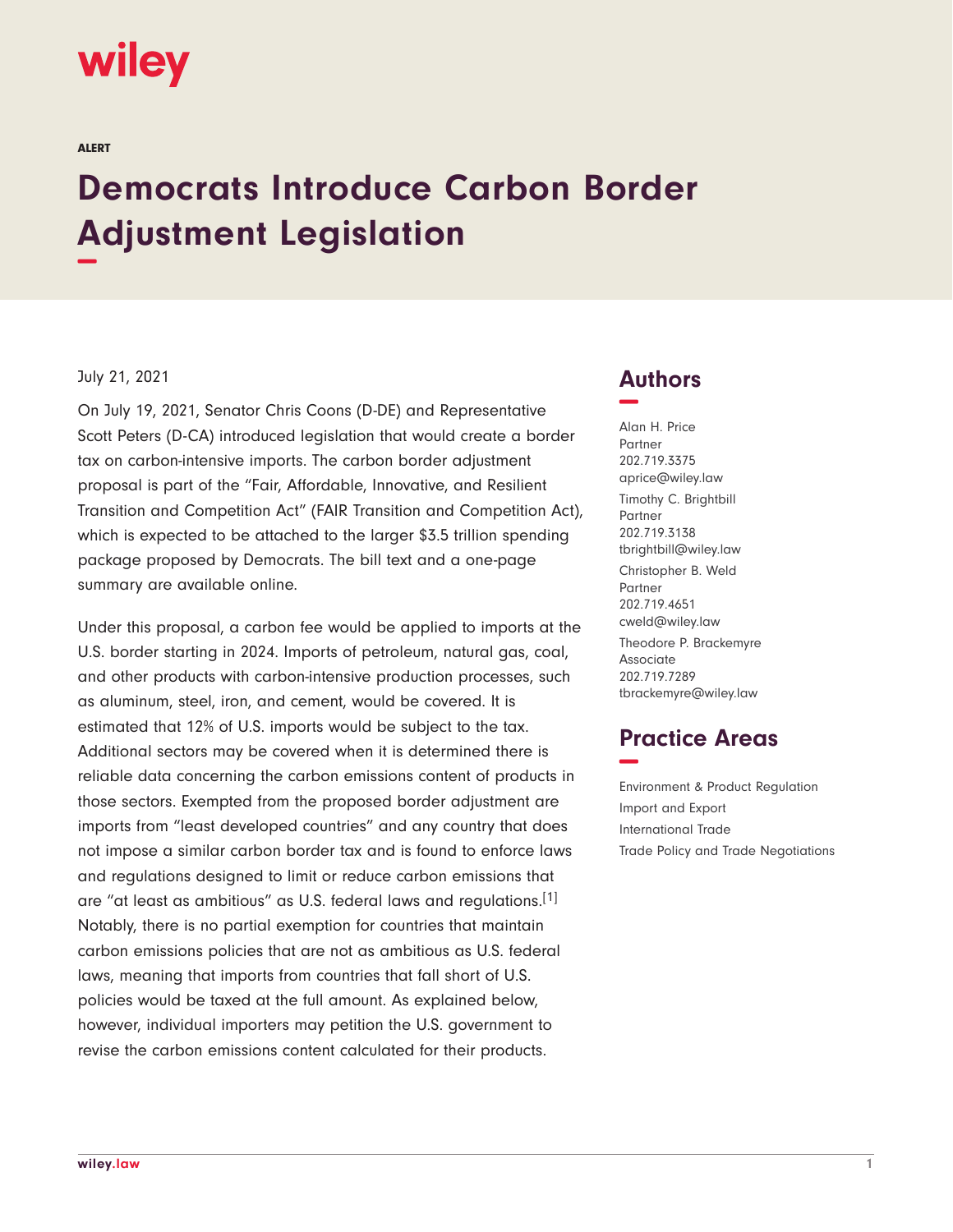A carbon border adjustment is a fee on imports based on the carbon emissions incurred in the production of those goods. In effect, it is a carbon tax on foreign products entering the U.S. market. This levels the playing field between domestically produced goods and foreign imports based on the carbon costs of manufacturing that same merchandise in the United States. A border adjustment also combats carbon leakage. When countries tax and regulate carbon emissions at different levels, production will shift away from countries with more stringent climate policies and towards countries with less restrictive climate measures. This is especially so in carbon-intensive industries, such as aluminum and steel. The ensuing race-to-the-bottom effect hurts countries with strong climate policies and disadvantages carbon efficient producers, including many U.S. manufacturers.

The FAIR Transition and Competition Act calls for the federal government to calculate the "domestic environmental cost" of production in each of the covered sectors in complying with federal, state, or local laws and regulations that are "designed to limit or reduce greenhouse gas emissions." Such costs include those incurred in complying with the Clean Air Act, emissions standards for passenger cars and light trucks, and any other state, regional, or local program that imposes a cap-and-trade system or tax on carbon emissions. The legislation is both forward- and backward-looking in that it covers policies already enacted as well as any carbon emissions laws or regulations implemented in the future. The amount of the border tax is based on multiplying the carbon emission content of the imported product by the domestic environmental cost in the U.S. sector for that product. In short, the tax approximates the domestic carbon costs that foreign manufacturers would have borne had they produced their goods in the United States.

Where reliable data is not available to calculate the emissions content of an imported product, an emissions benchmark will be used based on the emissions data of the highest emitting sites within a company's relevant sector in the United States. The proposal allows for importers to petition the U.S. government and challenge the carbon emissions found to be incurred in the production of their goods.

Revenue collected from the proposed tax will be used to fund the administration of the carbon border adjustment program. Fifty percent of the remaining revenue will be provided as grants to states to support climate adaption policies, transition assistance, and communities facing the most severe impacts of climate change and historic pollution. The other 50% of the remaining revenue will go towards supporting research and development concerning the reduction or elimination of carbon emissions.

While the carbon border adjustment mechanism would be applied under U.S. law, it could be subject to challenge at the World Trade Organization (WTO). Under WTO trade rules, countries are allowed to tax imports at the border to adjust for certain domestic taxes. The FAIR Transition and Competition Act is unique in that the border adjustment is being applied without an observable domestic price of carbon emissions. Unlike other countries that identify the cost of carbon through carbon emissions trading systems, taxes, and other policies, the United States does not have a price for the cost of carbon at the national level. Rather, the proposed border measure would account largely for regulatory compliance costs associated with carbonintensive production. This design may increase the likelihood that the carbon border adjustment could be challenged at the WTO. If successful, however, this legislative model could be expanded to impose border fees to adjust for other types of domestic environmental costs.